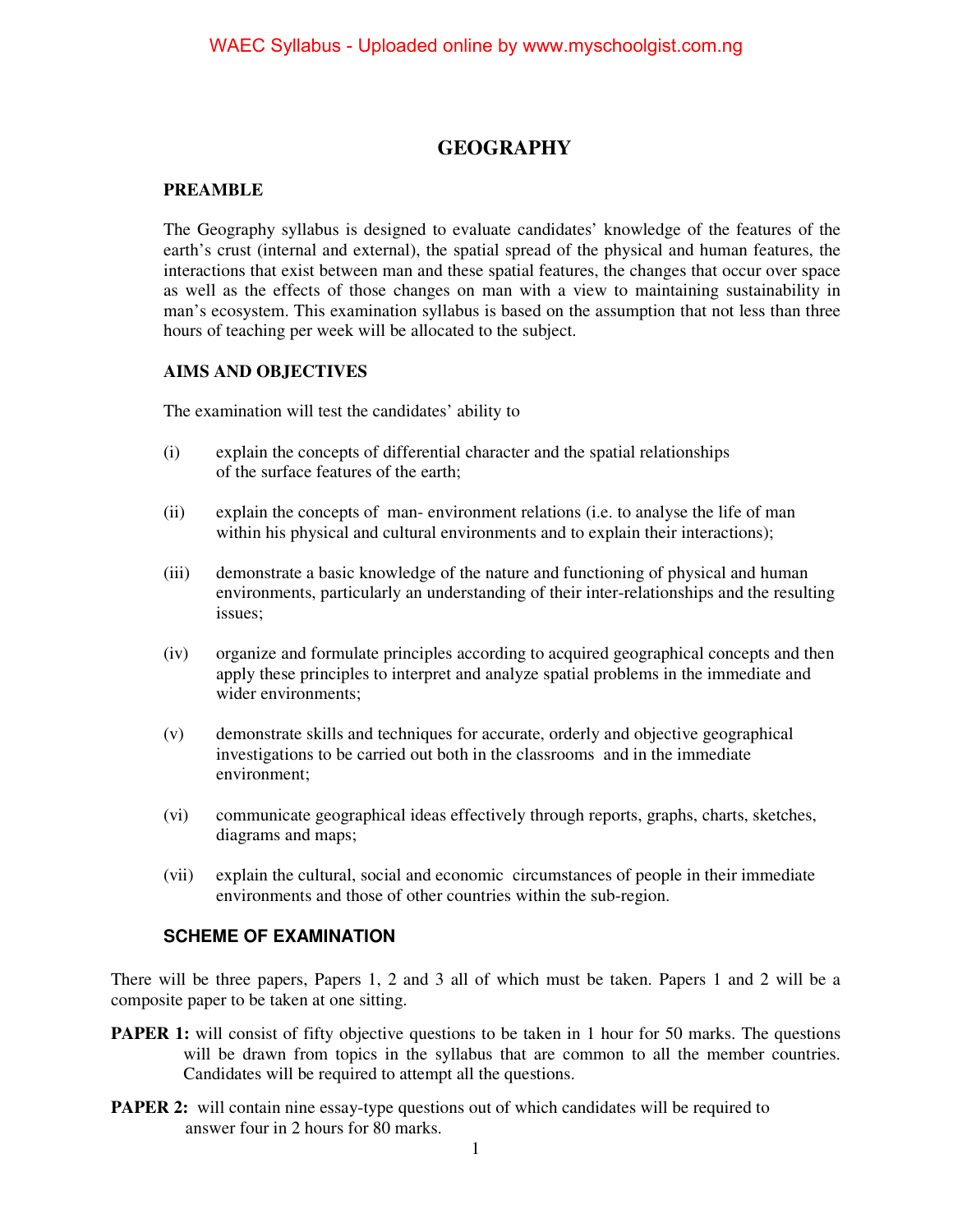It will be made up of two sections; Sections A and B for candidates in Nigeria and three sections; Sections A, B and C for candidates in Ghana, Liberia, Sierra Leone and The Gambia.

Candidates in Nigeria will be required to attempt four questions in all, choosing two questions from each of Sections A and B. Candidates in Ghana, Liberia, Sierra Leone and The Gambia will be required to attempt four questions in all, choosing at least one question from each of Sections A, B and C.

The questions will be distributed in the sections as follows:

### **Section A: Economic and Human Geography**

This will consist of three essay-type questions on Economic and Human Geography. Candidates in Nigeria will be required to attempt any two of them while candidates in Ghana, Liberia, Sierra Leone and The Gambia are to attempt at least one of the questions.

### **Section B: Regional Geography of Candidate's Home Country**

There will be a set of three essay-type questions on Regional Geography on each of Ghana, Liberia, Nigeria, Sierra Leone and The Gambia. Candidates in Nigeria will be required to answer two of the questions on their country while those in the other countries will answer at least one out of the sets for their countries.

### **Section C: Regional Geography of Africa**

There will be three essay-type questions drawn from Africa for candidates in Ghana, Sierra Leone, Liberia and The Gambia out of which candidates are expected to answer at least one.

### **PAPER 3: Element of Practical and Physical Geography**

Will consist of eight essay-type questions out of which candidates are to answer four in 1 hour 50 minutes for 70 marks. Question 1, on map reading and interpretation, will be compulsory for all candidates and will carry 25 marks while the other questions will carry 15 marks each. Candidates are advised **not** to spend more than 35 minutes on Question 1. Candidates will be expected to bring graduated rulers (both metric and imperial), a complete mathematical set, a piece of string and a simple non-programmable calculator for use during the writing of the paper.

### **DETAILED SYLLABUS**

Any topic in the syllabus that is marked with one asterisk (\*) will be for candidates in Ghana, Sierra Leone, Liberia and The Gambia. Topics that are marked with two asterisks (\*\*) will be for candidates in Nigeria only. The topics without asterisk are for all member countries.

| <b>CONTENTS</b>      | <b>NOTES</b>                   |
|----------------------|--------------------------------|
| <b>ELEMENTS OF</b>   |                                |
| <b>PRACTICAL AND</b> |                                |
| PHYSICAL GEOGRAPHY   |                                |
| Map work             | Maps: meaning, types and uses. |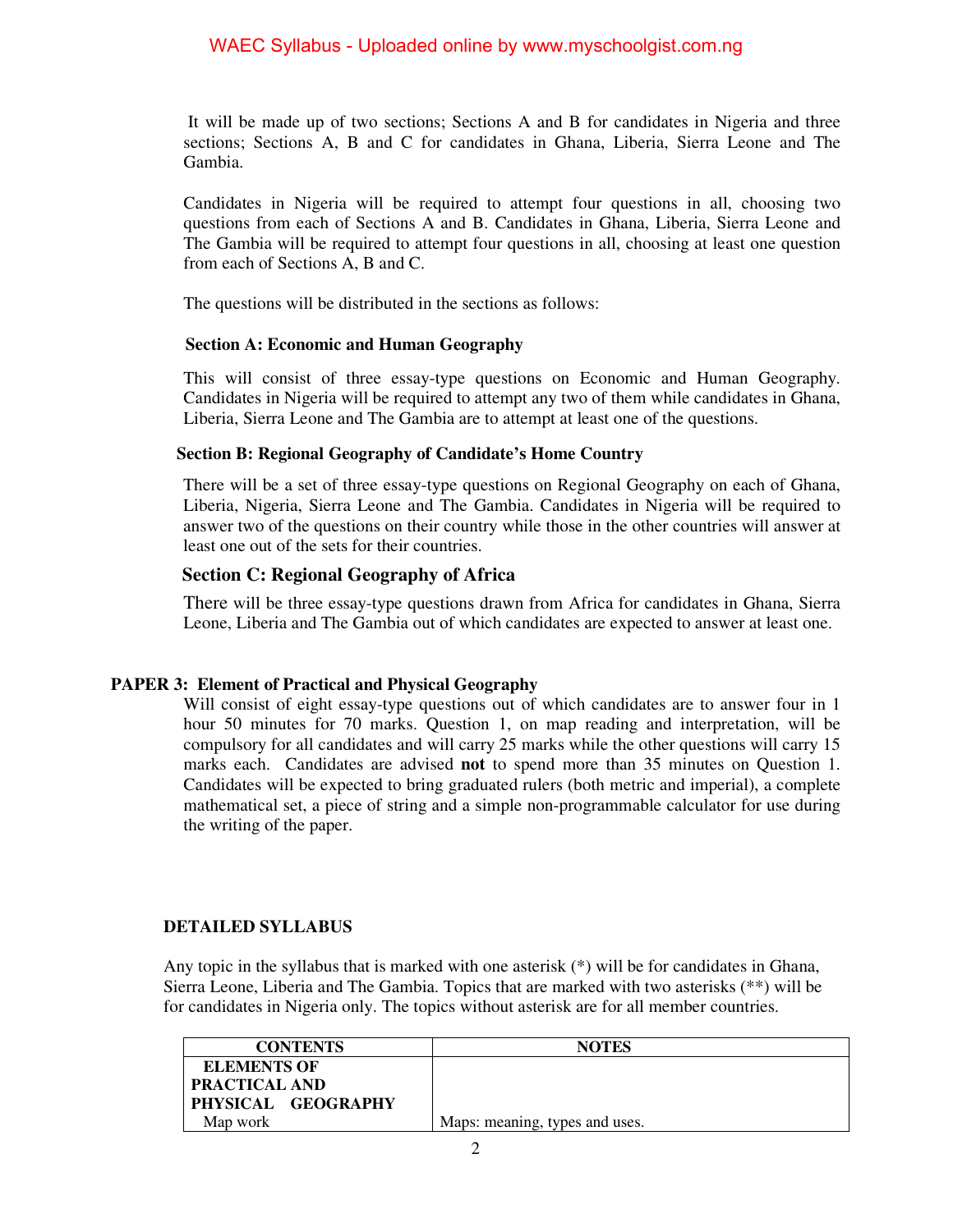|                                                                                                                             |                                     | Map reading and interpretation based on contoured survey<br>maps of parts of West Africa: scale, measurement of<br>distances, direction and bearing, map reduction and<br>enlargement, identification of physical features such as spurs,<br>valleys, etc. and cultural features such as city walls,<br>settlements, communication routes, etc.; measurement of<br>gradients, drawing of cross profiles, inter-visibility,<br>description and explanation of drainage characteristics and<br>pattern; patterns of communication, settlement and land use. |
|-----------------------------------------------------------------------------------------------------------------------------|-------------------------------------|-----------------------------------------------------------------------------------------------------------------------------------------------------------------------------------------------------------------------------------------------------------------------------------------------------------------------------------------------------------------------------------------------------------------------------------------------------------------------------------------------------------------------------------------------------------|
|                                                                                                                             | *Principles of elementary surveying | Definitions of terms, instruments, chain and prismatic<br>compass, plotting of traverse, avoiding obstacles in the field.                                                                                                                                                                                                                                                                                                                                                                                                                                 |
| **Geographic Information System<br>(GIS)<br>Statistical maps and diagrams<br>Elements of Physical Geography<br>*Hydrosphere |                                     | GIS: Basic concepts, components (hardware, software, data,<br>procedures and experts); sources of data (land surveying,<br>remote sensing, map digitizing, map scanning, field<br>investigation and tabular data etc); uses (defence, agriculture,<br>urban development, mapping, surveying, transportation,<br>census etc), problems (power, personnel, capital etc).                                                                                                                                                                                    |
|                                                                                                                             |                                     | Graphical representation of statistical data: Bar graphs, Line<br>graphs, flow charts, dot maps, proportional circles, density<br>maps, isopleth maps.                                                                                                                                                                                                                                                                                                                                                                                                    |
|                                                                                                                             |                                     | The earth as a planet in relation to the sun, latitude and<br>distance, longitude and time, earth's rotation and revolution<br>and their effects, structure of the earth (internal and external).<br>Ocean basins, salinity, ocean current (causes, types and their<br>effects on the temperature of adjacent coastlands), lakes,<br>rivers, lagoons, water as an environmental resource.                                                                                                                                                                 |
| (i)                                                                                                                         | Rocks                               | Types, characteristics, formation and uses.                                                                                                                                                                                                                                                                                                                                                                                                                                                                                                               |
| (ii)                                                                                                                        | Tectonic processes                  | Vulcanicity, earthquake, landforms: Mountains, plains, karsts<br>and coastal landforms (formation, characteristics and<br>importance).                                                                                                                                                                                                                                                                                                                                                                                                                    |
| (iii)                                                                                                                       | Denudational processes              | Agencies modifying landforms such as weathering, mass<br>movement, running water, underground water, wind and<br>waves.                                                                                                                                                                                                                                                                                                                                                                                                                                   |
| (iv)                                                                                                                        | Weather and climate                 | Simple weather study based on local observation, description<br>of the Stevenson's screen and uses of basic weather<br>instruments e.g. rain gauge, thermometer, barometer, wind<br>vane etc.                                                                                                                                                                                                                                                                                                                                                             |
| (v)                                                                                                                         | Climate<br>(a) Elements             | Rainfall, sunshine, air pressure, wind, humidity, temperature<br>and cloud. Factors affecting climatic elements e.g. altitude,<br>latitude, ocean currents, land and sea breezes, continentality,<br>aspect. Interpretation of climatic charts and data.                                                                                                                                                                                                                                                                                                  |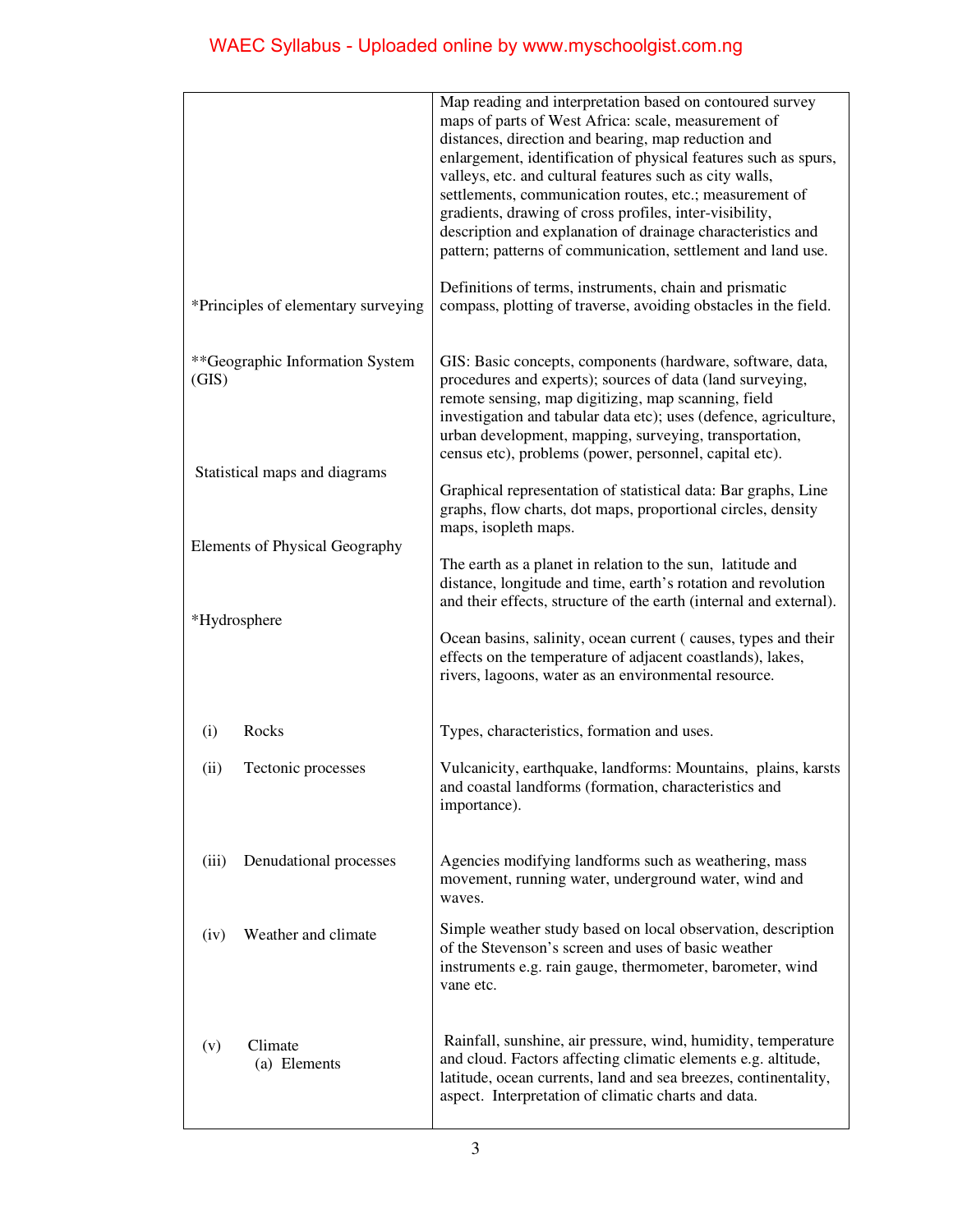| (b) Classification                                         | Major types of climate (Hot climate – Equatorial, Tropical<br>Continental, Desert; Temperate climate – warm and cool).<br>Classification of climate based on Greek and Koppen.                                                                                          |  |
|------------------------------------------------------------|-------------------------------------------------------------------------------------------------------------------------------------------------------------------------------------------------------------------------------------------------------------------------|--|
| $**$<br>(c) Climate change                                 | Meaning, causes, effects and remedies.                                                                                                                                                                                                                                  |  |
| *(vi) Vegetation                                           | Major types (Tropical Rainforest, cool/warm temperate<br>woodland, Tropical Grassland); characteristics, distribution,<br>factors affecting their distribution, plant communities.<br>Vegetation as an environmental resource. Conservation of<br>vegetation resources. |  |
| *(vii)Soil                                                 | Definition, local types and characteristics. Factors and<br>processes of soil formation, soil profile, importance to man<br>and the effects of human activities on soil. Soil erosion and<br>conservation.                                                              |  |
| (vii)The environment                                       |                                                                                                                                                                                                                                                                         |  |
| (a) Environmental<br>resources                             | Meaning, classification (renewable and non renewable)<br>types (vegetation, water, mineral, atmospheric, etc) and the<br>importance of each.                                                                                                                            |  |
| (b) Environmental<br>problems/hazards<br>(c) Environmental | Types (soil erosion, drought, desert encroachment, flooding<br>and pollution), causes, effects and prevention of each.<br>Meaning, importance, methods, problems and solutions.                                                                                         |  |
| conservation                                               |                                                                                                                                                                                                                                                                         |  |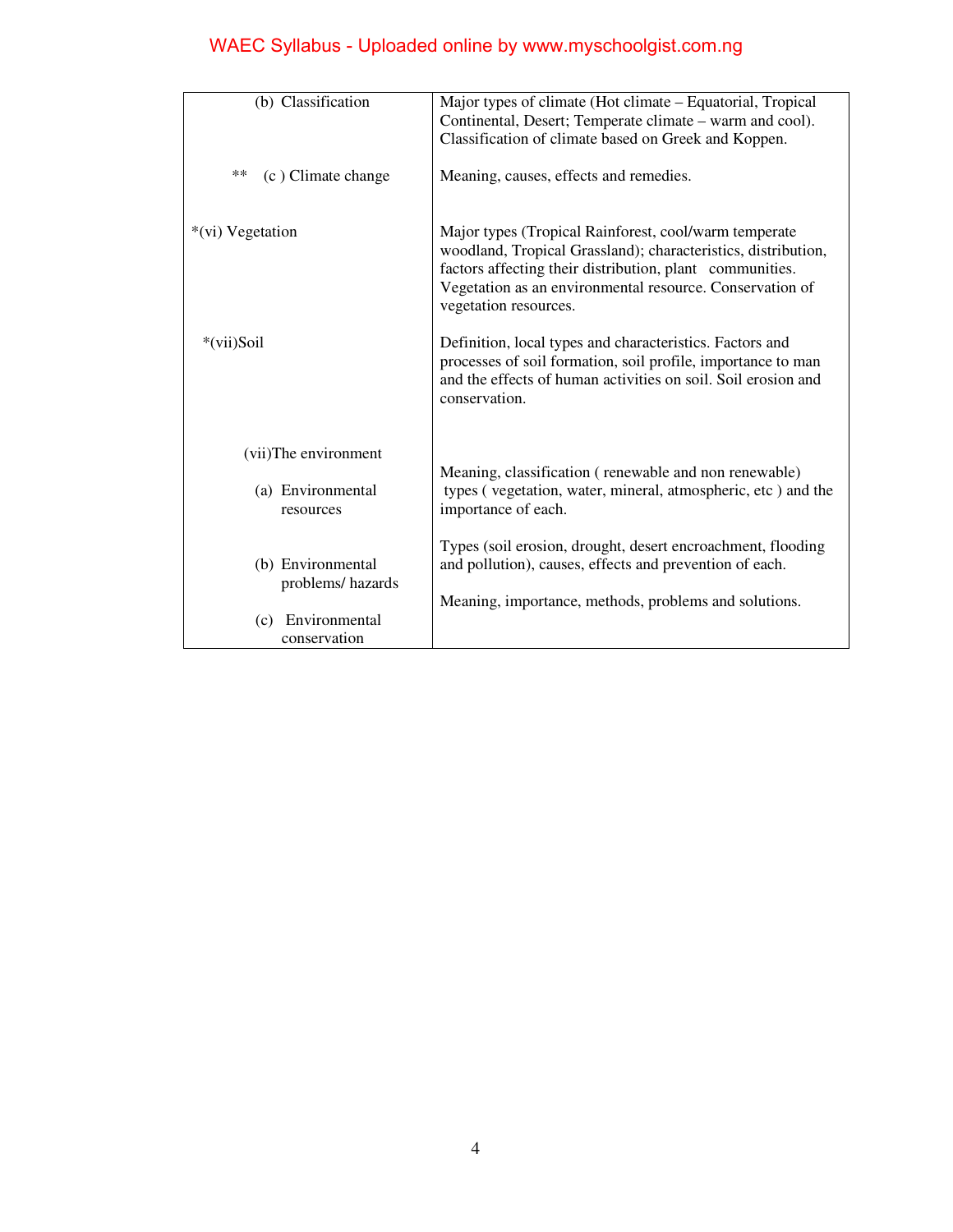| <b>CONTENTS</b>                               | <b>NOTES</b>                                                                                                                                                                                                                                                                                              |
|-----------------------------------------------|-----------------------------------------------------------------------------------------------------------------------------------------------------------------------------------------------------------------------------------------------------------------------------------------------------------|
| <b>ECONOMIC AND HUMAN</b><br><b>GEOGRAPHY</b> |                                                                                                                                                                                                                                                                                                           |
| <b>World Population</b><br>(i)                | Factors and patterns of growth, distribution and movement,<br>growth rate problems.                                                                                                                                                                                                                       |
| Settlement<br>(ii)                            | Types (rural and urban); patterns and factors affecting<br>location; growth and size; functions of rural and urban<br>settlements; interaction patterns( urban-rural, rural-urban,<br>urban-urban, rural-rural); migration.                                                                               |
| Transportation<br>(iii)                       | Modes (roads, railways, water, air, pipeline, cables, ropeways<br>etc.) Transportation and economic development (movement<br>of people and commodities, national and international trade,<br>diffusion of ideas and technology, national integration);<br>problems of transportation and their solutions. |
| Industry<br>(iv)                              | Classification (primary, secondary and tertiary); types (heavy<br>and light industry); factors of industrial location;<br>contributions to development; problems/solutions.                                                                                                                               |
| Trade<br>(v)                                  | Meaning, types (national and international), reasons for trade,                                                                                                                                                                                                                                           |
| Tourism<br>(vi)                               | importance.<br>Meaning, centres, reasons (leisure, recreation, education etc);<br>importance, problems and solutions.                                                                                                                                                                                     |

### **ASPECTS OF REGIONAL GEOGRAPHY PECULIAR TO MEMBER COUNTRIES**

| <b>CONTENTS</b>                                | <b>NOTES</b>                                                                                                                           |  |
|------------------------------------------------|----------------------------------------------------------------------------------------------------------------------------------------|--|
| <b>REGIONAL GEOGRAPHY OF</b><br><b>NIGERIA</b> |                                                                                                                                        |  |
| (a) Nigeria on broad outline                   | Location, position, size, distance and political divisions.                                                                            |  |
| (b) Physical setting                           | Relief, drainage, climate, vegetation                                                                                                  |  |
| (c) Population                                 | Size, distribution, structure, population quality, population<br>movement, population data (sources and problems/solutions)            |  |
| (d) Resources                                  | Mineral (petroleum, gas, coal, tin/columbite, iron ore,<br>limestone)- distribution, methods of extraction, problems and<br>solutions) |  |
|                                                | Power (Petroleum, gas, coal HEP, solar energy)                                                                                         |  |
|                                                | Water (rivers, lakes, dams, sea, underground water)                                                                                    |  |
|                                                | Vegetation (trees, food and cash crops; timber, etc) forest,<br>savanna, biosphere.                                                    |  |
| (e) Agriculture                                | Types of agricultural practices, food and cash crops,<br>importance, problems and solutions.                                           |  |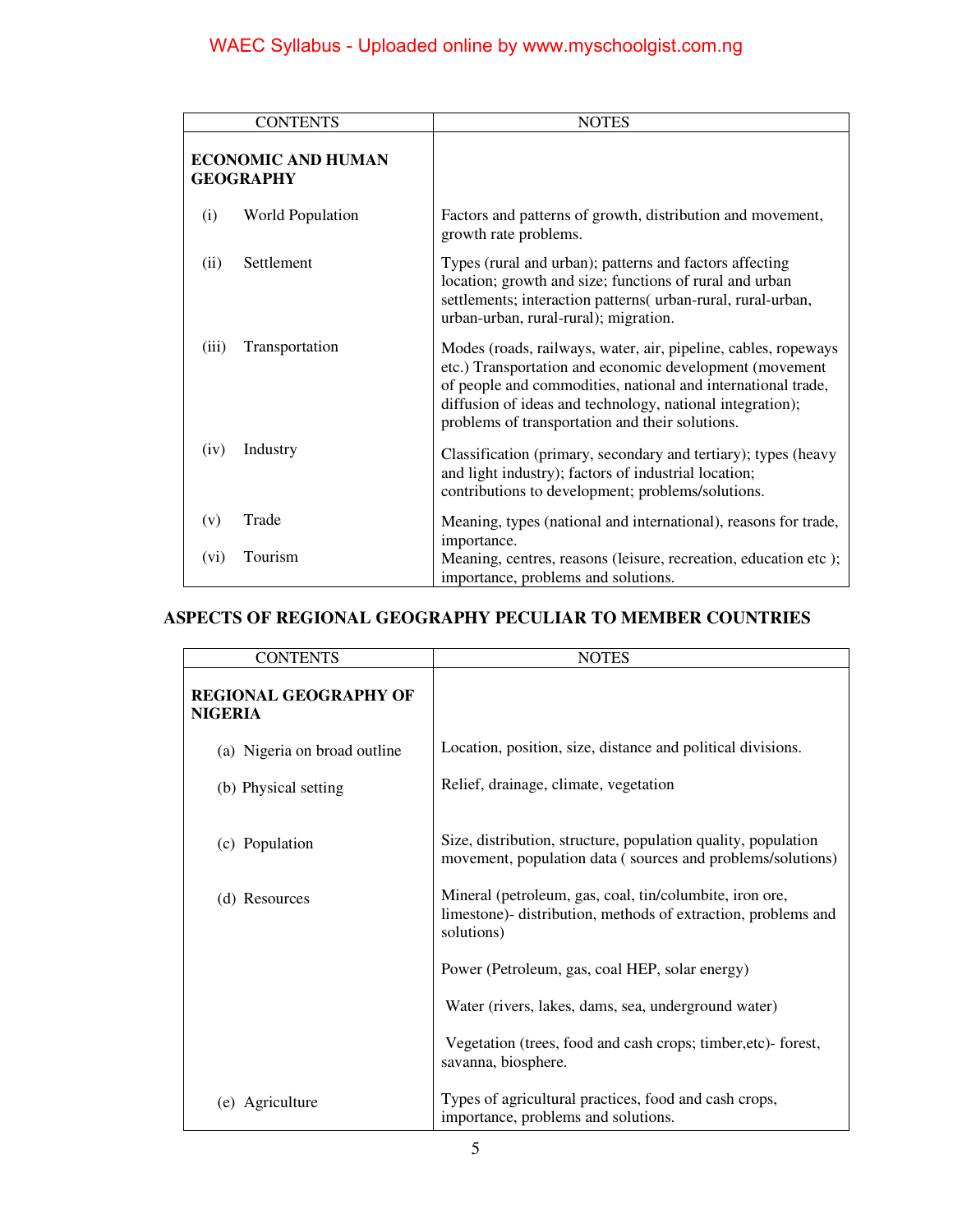| (f) Transportation                                      | Mode, advantages and disadvantages, problems and<br>solutions, influence of transportation on human activities.                                                                                                 |  |
|---------------------------------------------------------|-----------------------------------------------------------------------------------------------------------------------------------------------------------------------------------------------------------------|--|
| (g) Communication                                       | Communication networks, advantages and disadvantages,<br>importance, problems and solutions.                                                                                                                    |  |
| (h) Industry                                            | Definition, types, major industrial zones, factors of location,<br>importance, problems and solutions.                                                                                                          |  |
| (i) Trade                                               | Meaning, types (national and international), stock exchange,<br>capital market, forex, major commercial areas, importance of<br>commercial activities.                                                          |  |
| (j) Tourism                                             | Meaning, centres, reasons for tourism, importance, problems<br>and solutions.                                                                                                                                   |  |
| (k) Issues on development and<br>environmental concerns | Issues of Development and Environmental Conservation:<br>Rural and regional development, resource management and<br>conservation, environmental pollution e.g. air, water, soil,<br>noise; waste disposal, etc. |  |
| (1) ECOWAS                                              | Meaning, member countries, purposes/mandate,<br>advantages/benefits, disadvantages, problems and solutions.                                                                                                     |  |
| (m) Geo-political issues                                | Geo-political issues-Land reclamation.                                                                                                                                                                          |  |
| <b>REGIONAL GEOGRAPHY OF</b><br>GHANA                   |                                                                                                                                                                                                                 |  |
| (a) Ghana on broad outline                              | Location, position, size, distance and political divisions.                                                                                                                                                     |  |
| (b) Physical setting                                    | Physical environment (geology, relief, drainage, climate,<br>vegetation and soils).                                                                                                                             |  |
| (c) Population                                          | Size, growth, distribution and density, age/sex structure:                                                                                                                                                      |  |
| (d) Settlement                                          | fertility, morbidity and mortality, migration.<br>Origin, types (rural and urban), characteristics, hierarchy,<br>land use, urbanization processes, problems and solutions.                                     |  |
| (e) Primary economic activities                         |                                                                                                                                                                                                                 |  |
| (i) Agriculture                                         | Subsistence (intensive and extensive) commercial (vegetable,<br>livestock, dairying, commercial grain), plantation, problems<br>and solutions.                                                                  |  |
| (ii) Fishing                                            | Inland and ocean (in-shore/off shore), methods, types of fish,<br>storage and marketing, importance, problems and solutions.                                                                                    |  |
|                                                         | Sources of timber, methods of exploitation, types of species                                                                                                                                                    |  |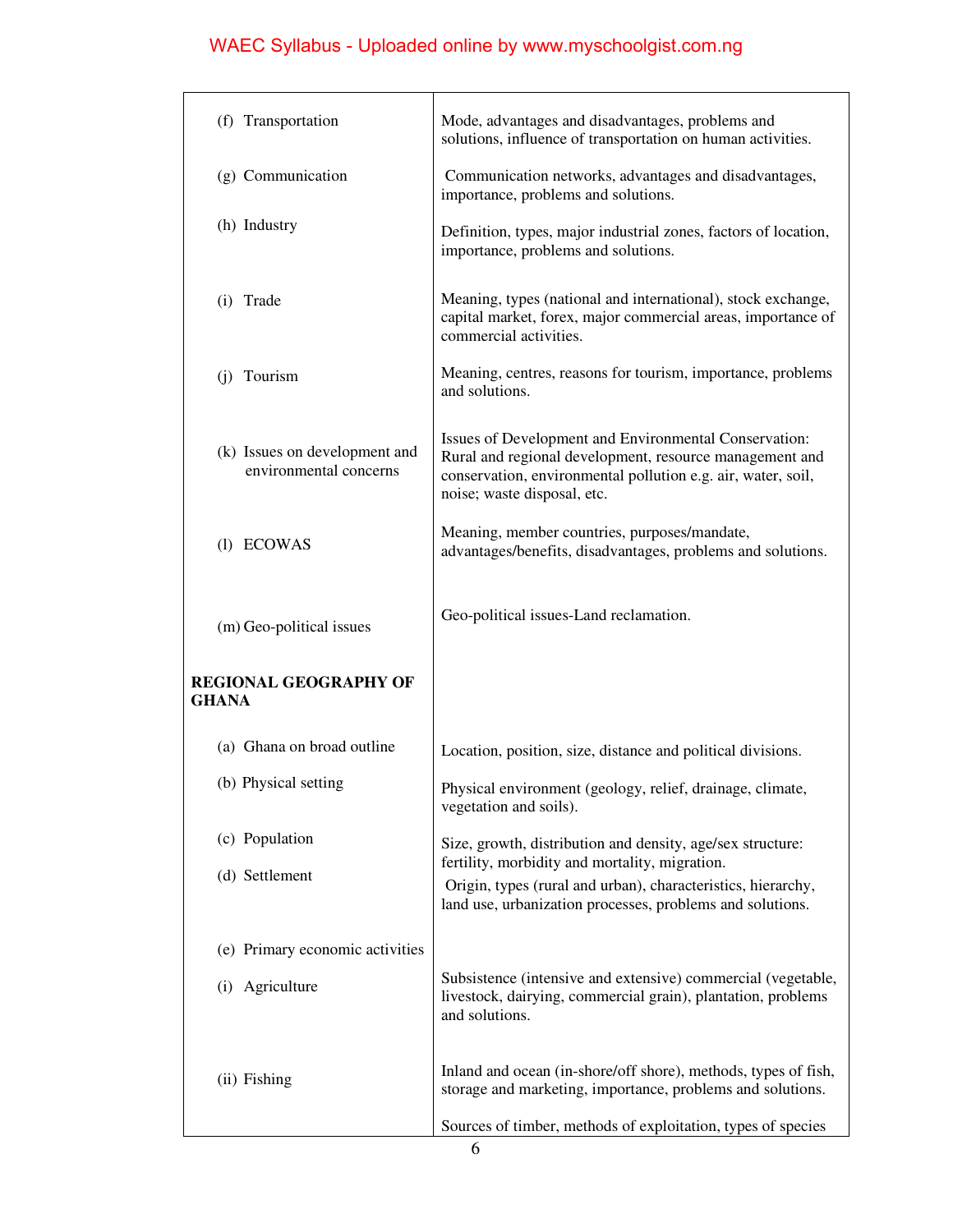| (iii) Lumbering                                               | (for internal use and for export), problems and solutions,<br>conservation.                                                                                                                                                                 |  |
|---------------------------------------------------------------|---------------------------------------------------------------------------------------------------------------------------------------------------------------------------------------------------------------------------------------------|--|
| (iv) Mining                                                   | Types, distribution of minerals, methods of extraction,<br>importance, problems and solutions.                                                                                                                                              |  |
| (f) Manufacturing                                             | Types of manufacturing industries, distribution, factors<br>influencing location of industries, problems of<br>industrialization.                                                                                                           |  |
| (g) Trade and commerce                                        | Services, transport and communication, recreation and<br>tourism, administration.                                                                                                                                                           |  |
| (h) Tourism                                                   | Meaning, centres, reasons for tourism, importance, problems<br>and solutions.                                                                                                                                                               |  |
| (i) Energy and power                                          | Water (Akosombo and Kpong Hydro-electric Power projects<br>- benefits and side effects), fuel wood and charcoal,<br>petroleum and natural gas (Saltpond), solar, wave and wind<br>energies (Donkokrom and Kokrobite), Biogas e.g. cow dung. |  |
| Issues on development<br>(i)<br>and environmental<br>concerns | Issues of Development and Environmental Conservation:<br>Rural and regional development, resource management and<br>conservation, environmental pollution e.g. air, water, soil,<br>noise; waste disposal etc.                              |  |
|                                                               |                                                                                                                                                                                                                                             |  |
| <b>REGIONAL GEOGRAPHY OF</b><br>SIERRA LEONE                  |                                                                                                                                                                                                                                             |  |
| (a) Sierra Leone on broad<br>outline                          | Size and location, physical environment, people and<br>settlements.                                                                                                                                                                         |  |
| (b) Primary economic activities                               |                                                                                                                                                                                                                                             |  |
| (i)Agriculture                                                | Meaning of agriculture, Subsistence (intensive and extensive)<br>commercial (vegetable, livestock, dairying, commercial grain<br>production), plantation, problems and solutions.                                                           |  |
| (ii) Fishing                                                  | Meaning of fishing, Inland and ocean (in-shore/off shore),<br>methods, types of fish, storage and marketing, importance,<br>problems and solutions.                                                                                         |  |
| (iii) Lumbering                                               | Meaning of lumbering, Sources of timber, methods of<br>exploitation, types of species (for internal use and for export),<br>problems and solutions, conservation.                                                                           |  |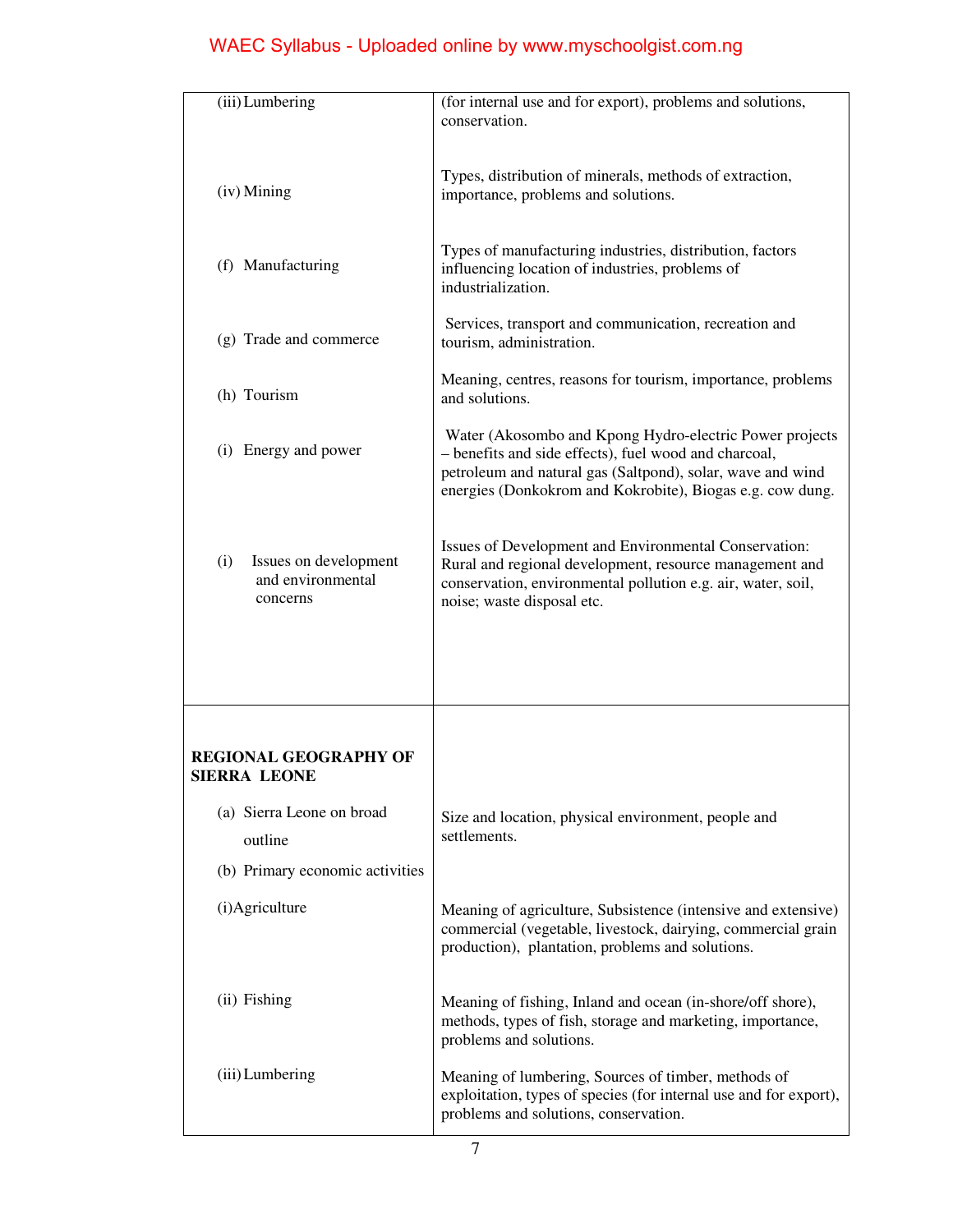| (iv) Mining                                    | Types, distribution of minerals, methods of extraction,<br>problems and solutions.                                                                                                                                       |  |
|------------------------------------------------|--------------------------------------------------------------------------------------------------------------------------------------------------------------------------------------------------------------------------|--|
| (c) Manufacturing                              | Location of industry, types of industries, problems of<br>manufacturing industry, Energy and Power, water, fuelwood<br>and charcoal, biogas (e.g. cow-dung), hydro-electric power<br>projects e.g. Dodo, Guma, Bumbuna.  |  |
| (d) Transport and<br>communication             | Road, rail, water, air, the roles of transport and<br>communication to economic development, (internal and<br>external trade, diffusion of ideas and technology), problems<br>of transport and communication, solutions. |  |
| (e) Trade                                      | Major commodities of trade (agricultural, manufactured<br>goods, minerals, etc.), patterns of trade (internal and<br>external), problems of trade.                                                                       |  |
| (f) Population                                 | Size, growth, distribution and migration.                                                                                                                                                                                |  |
| $(g)$ Tourism                                  | Meaning, development of tourism, problems of tourism $\&$<br>solutions, socio-economic effects of tourism. Main tourism<br>areas, factors responsible for its development, economic<br>importance.                       |  |
| <b>REGIONAL GEOGRAPHY OF</b><br><b>LIBERIA</b> |                                                                                                                                                                                                                          |  |
| (a) Liberia on broad outline                   | Location, position, size, distance and political divisions.                                                                                                                                                              |  |
| (b) Physical setting                           | Relief, drainage, climate, vegetation and soil.                                                                                                                                                                          |  |
| (c) Population                                 | Size, distribution, structure, population quality, population<br>movement, population data (sources, problems $\&$ solutions)                                                                                            |  |
| (d) Resources                                  | Mineral, power, water and vegetation resources, importance<br>of resources to development.                                                                                                                               |  |
| (e) Agriculture                                | Types of agricultural practices, food and cash crops,<br>importance, problems and solutions.                                                                                                                             |  |
| (f) Transportation                             | Mode, advantages and disadvantages, problems and<br>solutions, influence of transportation on human activities.                                                                                                          |  |
| (g) Communication                              | Communication networks, advantages and disadvantages,<br>importance, problems & solutions.                                                                                                                               |  |
| (h) Industry                                   | Definition, types, major industrial zones, factors of location,<br>importance, problems and solutions, importance.                                                                                                       |  |
|                                                | Meaning, types (national and international), forex, major                                                                                                                                                                |  |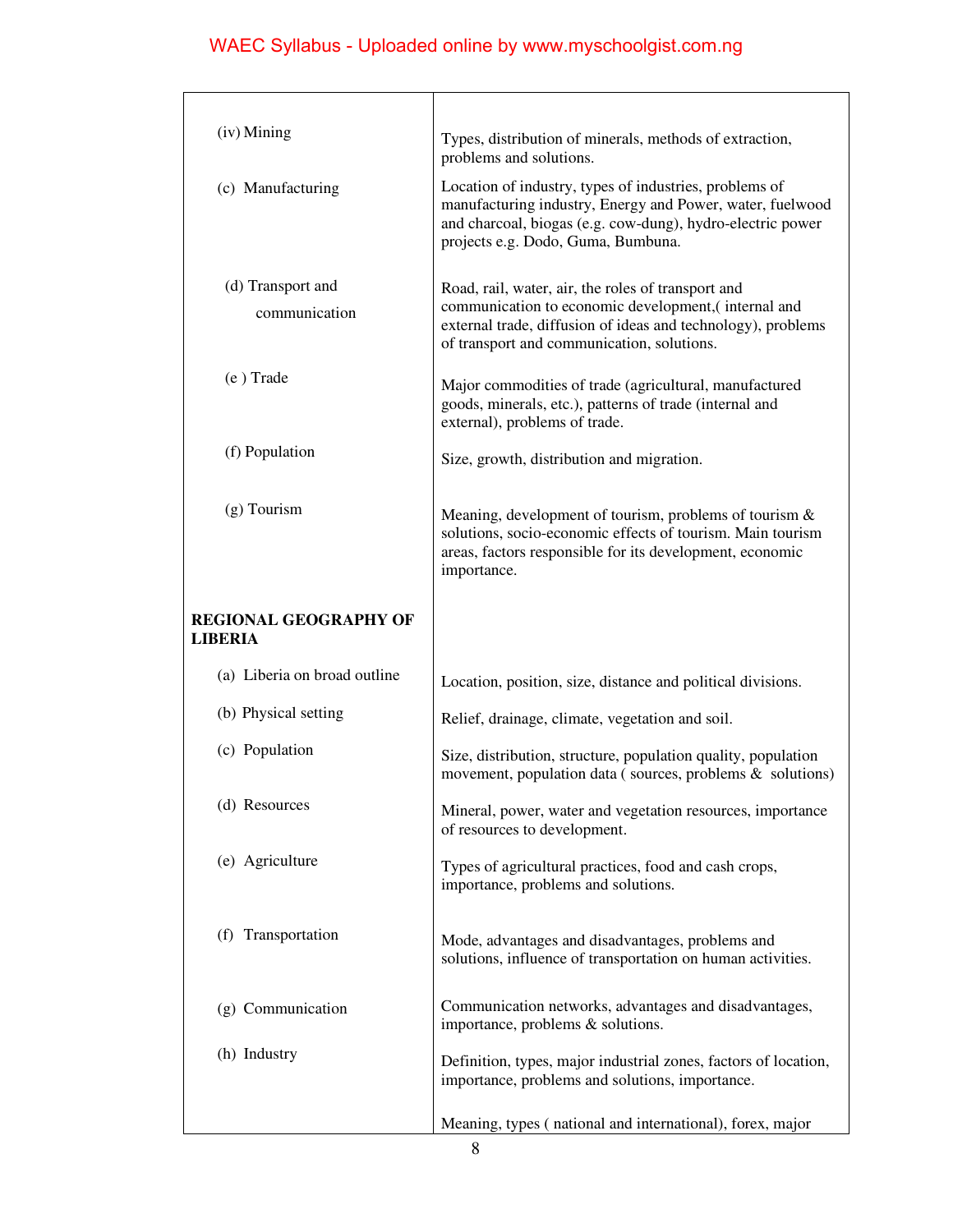| (i) Trade                                               | commercial areas, importance of commercial activities.                                                                                                                                                         |  |  |
|---------------------------------------------------------|----------------------------------------------------------------------------------------------------------------------------------------------------------------------------------------------------------------|--|--|
| (j) Tourism                                             | Meaning, centres, reasons for tourism, importance, problems<br>and solutions.                                                                                                                                  |  |  |
| $(k)$ Fishing                                           | Meaning of fishing, Inland and ocean (in-shore/off shore),<br>methods, types of fish, storage and marketing, importance,<br>problems and solutions.                                                            |  |  |
| (1) Mining                                              | Types, distribution of minerals, methods of extraction,<br>problems and solutions.                                                                                                                             |  |  |
| <b>REGIONAL GEOGRAPHY OF</b><br><b>SENEGAMBIA</b>       |                                                                                                                                                                                                                |  |  |
| (a) Senegambia on broad<br>outline                      | Location, position, size, distance and political divisions.                                                                                                                                                    |  |  |
| (b) Physical setting                                    | Relief, drainage, climate, vegetation and soil.                                                                                                                                                                |  |  |
| (c) Population                                          | Size, distribution, structure, population quality, population<br>movement, population data (sources, problems & solutions)                                                                                     |  |  |
| (d) Resources                                           | Mineral, power, water and vegetation resources, importance<br>of resources to development.                                                                                                                     |  |  |
| (e) Agriculture                                         | Types of agricultural practices, food and cash crops,<br>importance, problems and solutions.                                                                                                                   |  |  |
| (f) Transportation                                      | Mode, advantages and disadvantages, influence of<br>transportation on human activities, problems and solutions.                                                                                                |  |  |
| (g) Communication                                       | Communication networks, advantages and disadvantages,<br>importance, problems and solutions.                                                                                                                   |  |  |
| (h) Industry                                            | Definition, types, major industrial zones, factors of location,<br>importance, problems and solutions.                                                                                                         |  |  |
| (i) Mining                                              | Types, distribution, methods of extraction, problems and<br>solutions                                                                                                                                          |  |  |
| (j) Fishing                                             | Meaning of fishing, Inland and ocean (in-shore/off shore),<br>methods, types of fish, storage and marketing, problems and<br>solutions.                                                                        |  |  |
| (k) Issues on development and<br>environmental concerns | Issues of Development and Environmental Conservation:<br>Rural and regional development, resource management and<br>conservation, environmental pollution e.g. air, water, soil,<br>noise, waste disposal etc. |  |  |
| (1) Trade                                               | Meaning, types (national and international), forex, major<br>commercial areas, importance of commercial activities,                                                                                            |  |  |
| (m) Tourism                                             | problems and solutions.<br>Meaning, centres, reasons for tourism, importance, problems                                                                                                                         |  |  |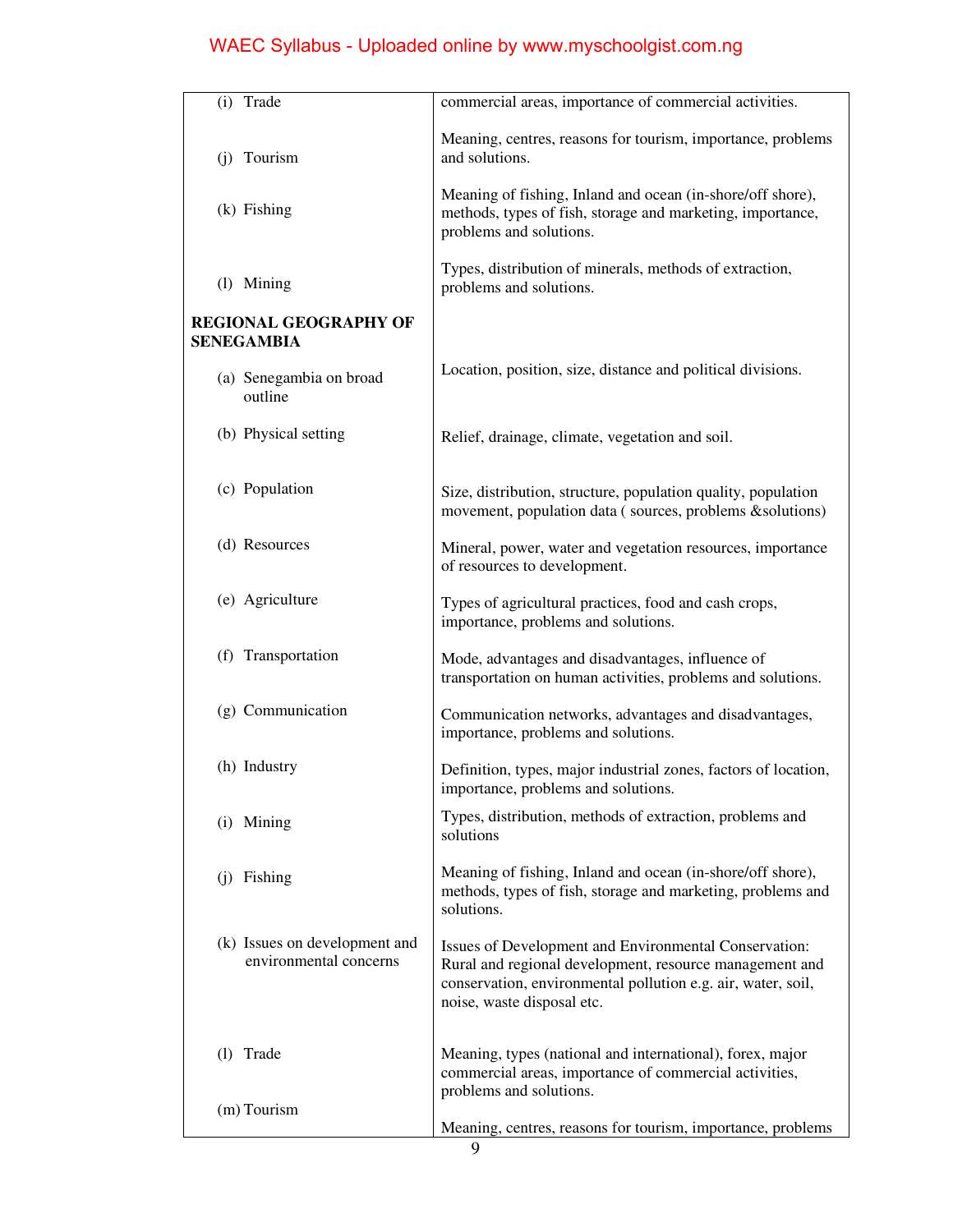|                                                   | and solutions.                                                                                                                                                                                                                                                                                                                                                                                                         |  |
|---------------------------------------------------|------------------------------------------------------------------------------------------------------------------------------------------------------------------------------------------------------------------------------------------------------------------------------------------------------------------------------------------------------------------------------------------------------------------------|--|
|                                                   |                                                                                                                                                                                                                                                                                                                                                                                                                        |  |
| <b>REGIONAL GEOGRAPHY OF</b><br><b>AFRICA</b>     |                                                                                                                                                                                                                                                                                                                                                                                                                        |  |
| (a) Africa on broad outline                       | Location, size, position, political divisions and associated<br>islands, physical features and their economic importance<br>(relief, drainage, climate and vegetation), distribution of<br>minerals.                                                                                                                                                                                                                   |  |
| (b) Selected topics<br>(i) Irrigation agriculture | Irrigation agriculture in the Nile Basin and the Niger Basin.                                                                                                                                                                                                                                                                                                                                                          |  |
| (ii) Plantation agriculture                       | Plantation agriculture in West and East Africa.                                                                                                                                                                                                                                                                                                                                                                        |  |
| (iii) Oil production                              | Oil production in Nigeria, Ghana and Libya.                                                                                                                                                                                                                                                                                                                                                                            |  |
| (iv) Lumbering                                    | Lumbering in Equatorial Africa (with particular reference to<br>Cote d'Ivoire and Zaire).                                                                                                                                                                                                                                                                                                                              |  |
| (v) Gold Mining                                   | Gold mining in South Africa.                                                                                                                                                                                                                                                                                                                                                                                           |  |
| (vi) Copper mining                                | Copper mining in Zambia and Zaire                                                                                                                                                                                                                                                                                                                                                                                      |  |
| Population<br>(vii)                               | Population distribution in West Africa.                                                                                                                                                                                                                                                                                                                                                                                |  |
| <b>ECOWAS</b><br>(viii)                           | Meaning, member countries, purposes/mandate,<br>advantages/benefits, disadvantages, problems and solutions.                                                                                                                                                                                                                                                                                                            |  |
| <b>FIELD WORK</b>                                 | Fieldwork on any one of the following topics should be based<br>on local geography of candidate's home country. (This<br>aspect of the syllabus should be examined by schools as part<br>of the continuous assessment and should account for 25% of<br>the total mark allotted to continuous assessment).                                                                                                              |  |
|                                                   | (i) Land use (rural or urban):<br>rural – crop farming (e.g. rice, cocoa, etc.)<br>urban crop farming<br>mining (e.g. coal, tin, petroleum etc.), fishing.<br>urban - commercial activities, ports, factories,<br>recreational etc.<br>(ii) Market survey - rural or urban.<br>(iii) Traffic flow – rural or urban.<br>(iv) Patterns of journey to work – rural or urban.<br>(v) Rate of erosion in the locality, etc. |  |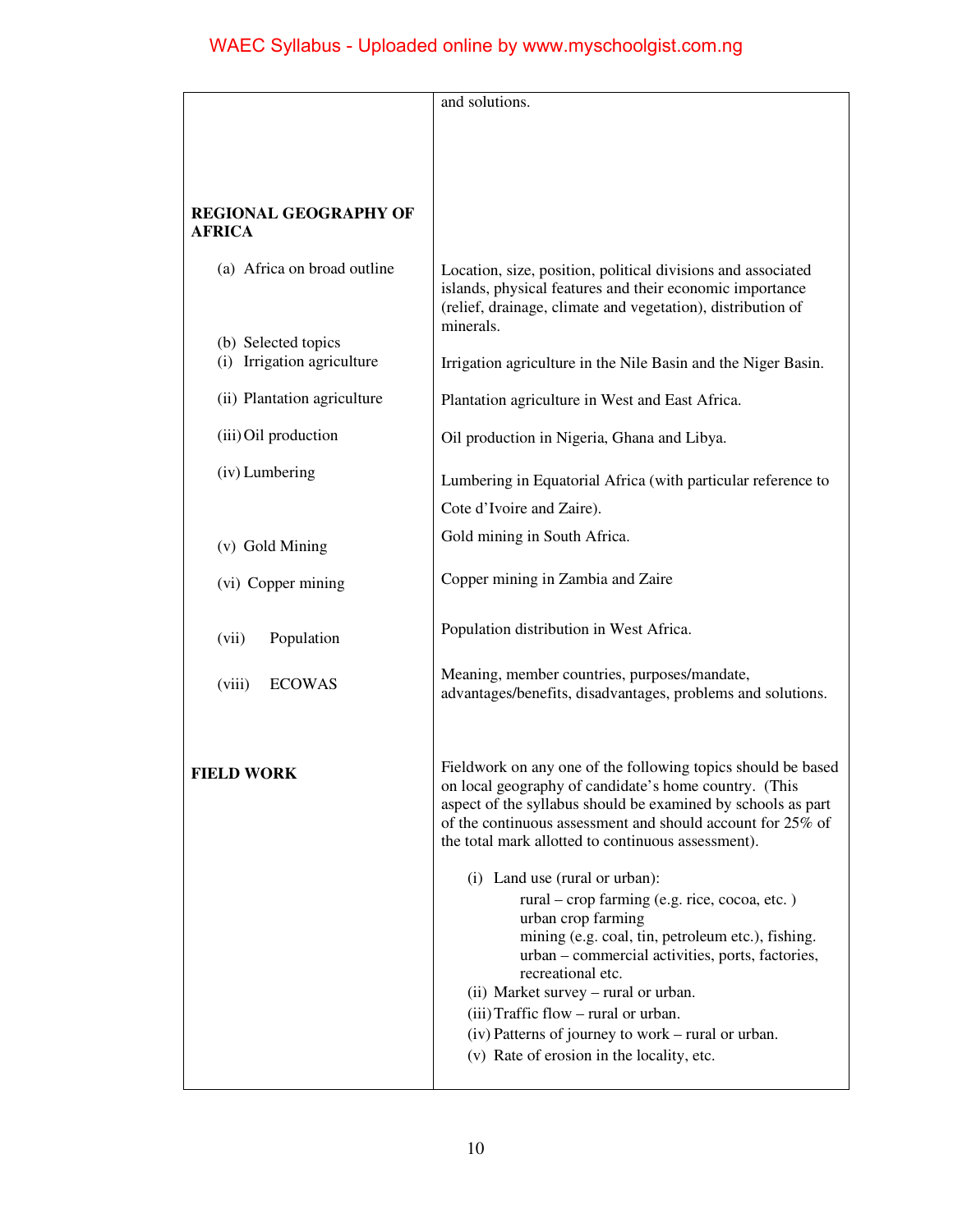## **SUGGESTED READING LIST**

| S/N | <b>AUTHOR</b>                   | <b>TITLE</b>                                                        | <b>PUBLISHER</b>               |
|-----|---------------------------------|---------------------------------------------------------------------|--------------------------------|
| 1.  | R. B. BUNNETT & P.O. OKUNROTIFA | General Geography in Diagram for<br>West Africa.                    | Longman                        |
| 2.  | B. O. AKINDELE & G. C. LEONG    | Certificate Physical and Human<br>Geography (West African Edition). | Oxford                         |
| 3.  | STRAHLER, A. N.                 | Introduction to Physical<br>Geography.                              | Wiley International Ed.        |
| 4.  | MONKHOUSE, F. J.                | Principles of Physical Geography.                                   | University of London           |
| 5.  | UDO, REUBEN K.                  | Comprehensive Geography of<br>Tropical Africa.                      | Longman                        |
| 6.  | UDO, REUBEN K.                  | Geographical Regions of Nigeria.                                    | Longman                        |
| 7.  | N. P. ILOEJE                    | A new Geography of Nigeria (New<br>Edition).                        | Longman                        |
| 8.  | M. A. ABEGUNDE et al            | Senior Secondary Geography Series<br>$(1-3)$                        | Longman                        |
| 9.  | DICKSON K. B. & BENNEH G.       | New Geography of Ghana.                                             | <b>Ghana University Press</b>  |
| 10. | DICKSON & ACHEAMPONG            | Geography for Senior Secondary<br>Schools in Ghana.                 | <b>Ghana Education Service</b> |
| 11. | OBOLI, H.O.N.                   | An outline Geography of West<br>Africa.                             | Harrap & Company               |
| 12. | J. I. CLARKE                    | Sierra Leone in Maps.                                               | Hodder & Stoughton             |
| 13. | <b>GWYN-JONES</b>               | A New Geography of Sierra Leone.                                    | Hodder & Stoughton             |
| 14. | PRITCHARD, J. M.                | Africa.                                                             | Longman                        |
| 15. | M. DUZE & AFOLABI OJO           | Macmillan Senior School Atlas.                                      | Macmillan                      |
| 16. | <b>COLLINS</b>                  | New Secondary School Atlas.                                         | Longman                        |
| 17. | <b>PHILIPS</b>                  | World Atlas.                                                        |                                |
|     |                                 | Longman Dictionary of Geography                                     |                                |